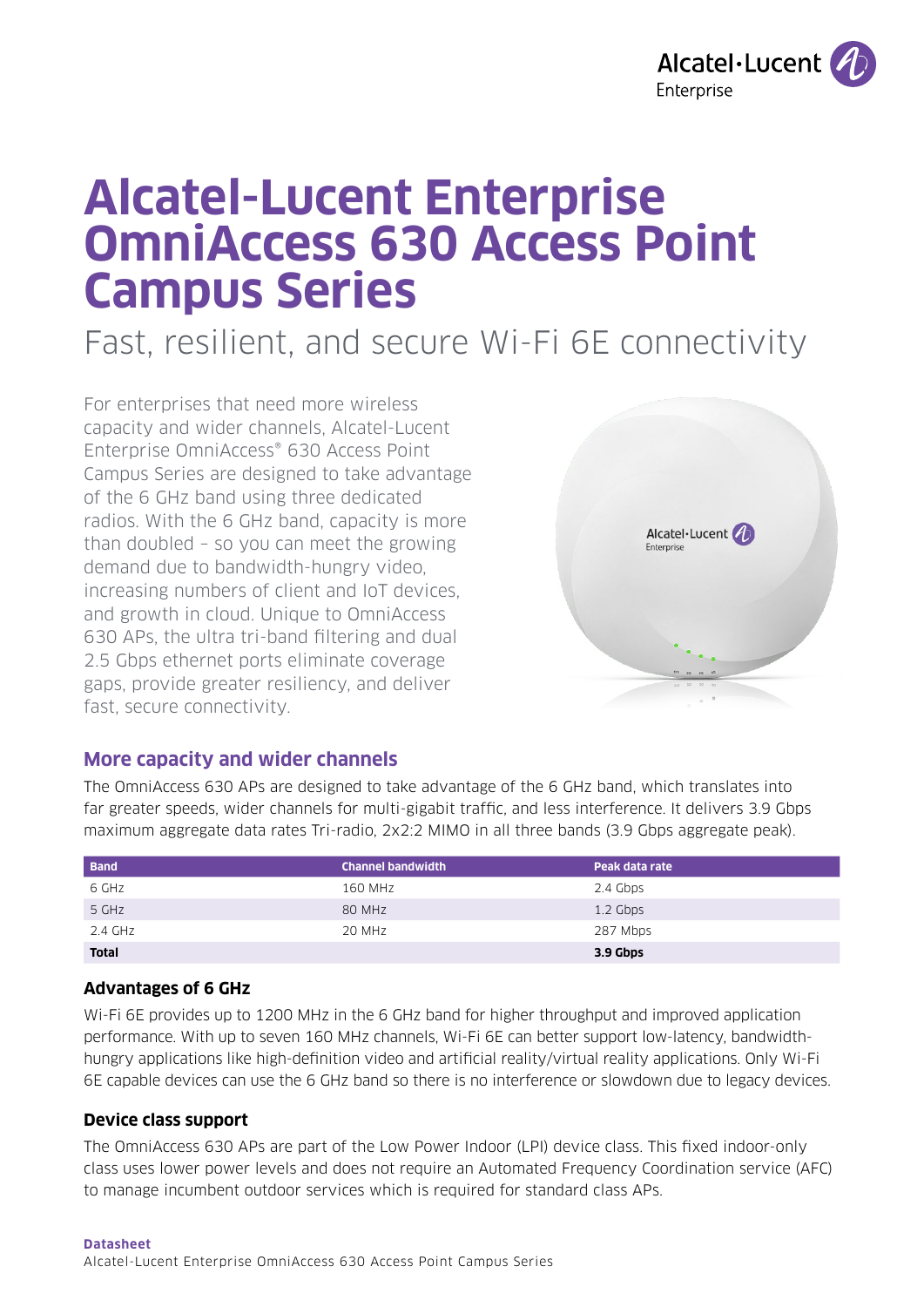## **Key features**

- Unlocks the 6 GHz band to more than double the available capacity
- Comprehensive tri-band coverage across 2.4 GHz, 5 GHz, and 6 GHz to deliver 3.9 Gbps maximum aggregate data rate
- Up to seven 160 MHz channels in 6 GHz support low-latency, bandwidth-hungry applications like high-definition video and augmented reality/virtual reality applications
- Unique Ultra Tri-Band (UTB) filtering enables 5 GHz and 6 GHz to operate without restrictions or interference
- High availability with 2.5 Gbps dual ethernets port for hitless failover of Ethernet and power

## **Less interference**

OmniAccess 630 AP Series ultra tri-band filtering enables enterprises to take advantage of the high end of 5 GHz with the lower end of 6 GHz without experiencing interference. Since there is only 50 MHz between 5 GHz and the 6 GHz, without advanced filtering, enterprises would likely experience problems between the bands and would therefore be limited in the number of channels available. By applying advanced filtering capabilities, enterprises can make full use of available spectrum without creating coverage gaps or islands.

## **Business continuity**

The OmniAccess 630 AP Campus Series provide high-availability with two HPE Smart Rate Ethernet ports for hitless failover for both data and power. Configurable to 1 or 2.5 Gbps, these dual ports provide business continuity for mission-critical applications.

## **Global readiness**

While the need for more Wi-Fi capacity is recognised across the globe, countries are approaching 6 GHz differently. OmniAccess 630 APs are set up to automatically update regulatory rules once 6E regulations have been approved and certified.

## **Extend the benefits of Wi-Fi 6**

The OmniAccess 630 APs are based on the 802.11ax standard, which means that all its efficiency and security enhancements are also available on the 6 GHz band. Wi-Fi 6 features such as Orthogonal Frequency Division Multiple Access (OFDMA), BSS coloring, among others, are fully supported on the OmniAccess Wi-Fi 6E access points as well.

## **Advantages of OFDMA**

This capability allows OmniAccess APs to handle multiple 802.11ax capable clients on each channel simultaneously, regardless of device or traffic type. Channel utilisation is optimised by handling each transaction using smaller sub-carriers or resource units (RUs), which means clients are sharing a channel and not competing for airtime and bandwidth.

## **Wi-Fi optimisation**

#### **Client optimisation**

Patented AI-powered ClientMatch technology eliminates sticky client issues by steering a client to the AP where it receives the best radio signal. ClientMatch steers traffic from the noisy 2.4 GHz band to the preferred 5 GHz or 6 GHz band depending on client capabilities. ClientMatch also dynamically steers traffic to load balance APs to improve the user experience.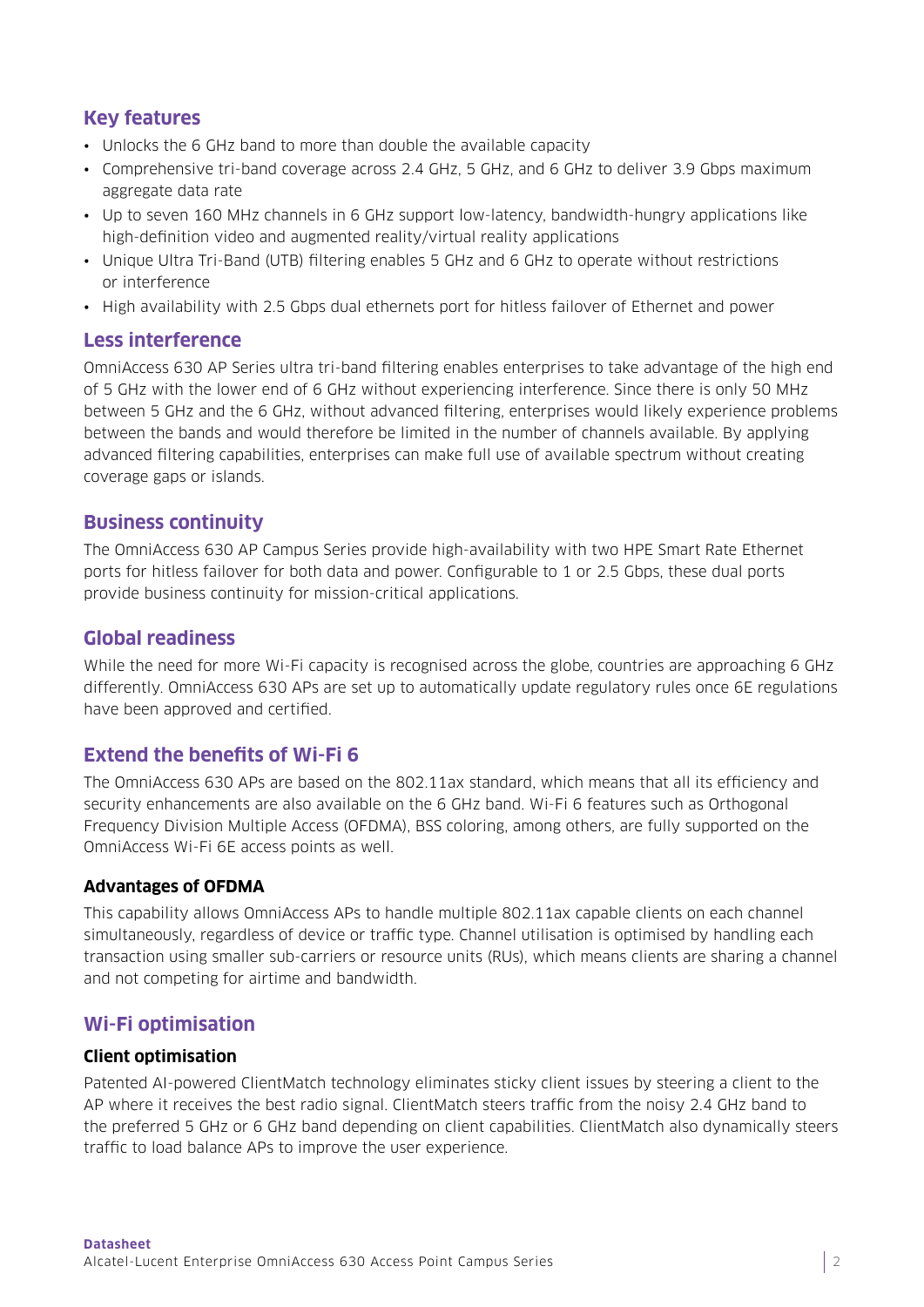### **Automated Wi-Fi radio frequency management**

To optimise the user experience and provide greater stability, AirMatch allows organisations to automate network optimisation using machine learning. AirMatch provides dynamic bandwidth adjustments to support changing device density, enhanced roaming using an even distribution of Effective Isotropic Radiated Power (EIRP) to radios, and real-time channel assignments to mitigate co-channel interference.

#### **Application Assurance**

With Air Slice, organisations can provide application assurance to their users that goes beyond the traditional capabilities of airtime fairness. After the SLAs are configured, Air Slice monitors network usage, automatically allocates radio resources, and dynamically adjusts radio resources as new users connect and applications sessions begin or end.

## **Advanced Cellular Coexistence (ACC)**

Advanced Cellular Coexistence uses built-in filtering to automatically minimise the impact of interference from cellular networks, Distributed Antenna Systems (DAS), and commercial small cell or femtocell equipment.

#### **Intelligent Power Monitoring (IPM)**

For better insights into energy consumption, OmniAccess APs continuously monitor and report hardware energy usage. Unlike other vendor's access points, OmniAccess APs can also be configured to enable or disable capabilities based on available PoE power – ideal when wired switches have exhausted their power budget. Enterprises can deploy Wi-Fi 6E APs and update switching and power at a later date if needed, based on their actual usage.

## **APs as an IoT platform**

The OmniAccess 630 AP Campus Series includes an integrated Bluetooth 5 and 802.15.4 radio for Zigbee support to simplify deploying and managing IoT-based location services, asset tracking services, security solutions and IoT sensors. There is also a USB-port extension to provide IoT connectivity to a wider range of devices. These IoT capabilities allow organisations to leverage the OmniAccess APs as an IoT platform, which eliminates the need for an overlay infrastructure and additional IT resources and can accelerate IoT initiatives.

In addition, Target Wake Time (TWT) establishes a schedule for when clients need to communicate with an AP. This helps improve client power savings and reduces airtime contention with other clients, which is ideal for IoT.

## **OmniAccess secure infrastructure**

The OmniAccess 630 AP Campus Series includes built-in security capabilities such as:

#### **WPA3 and Enhanced Open**

Support for stronger encryption and authentication is provided using the latest version of WPA for enterprise-protected networks. Enhanced Open offers seamless new protection for users connecting to open networks where each session is automatically encrypted to protect user passwords and data on guest networks.

#### **WPA2-MPSK**

MPSK enables simpler passkey management for WPA2 devices – should the Wi-Fi password on one device or device type change, no additional changes are needed for other devices. This capability requires Alcatel-Lucent ClearPass Policy Manager.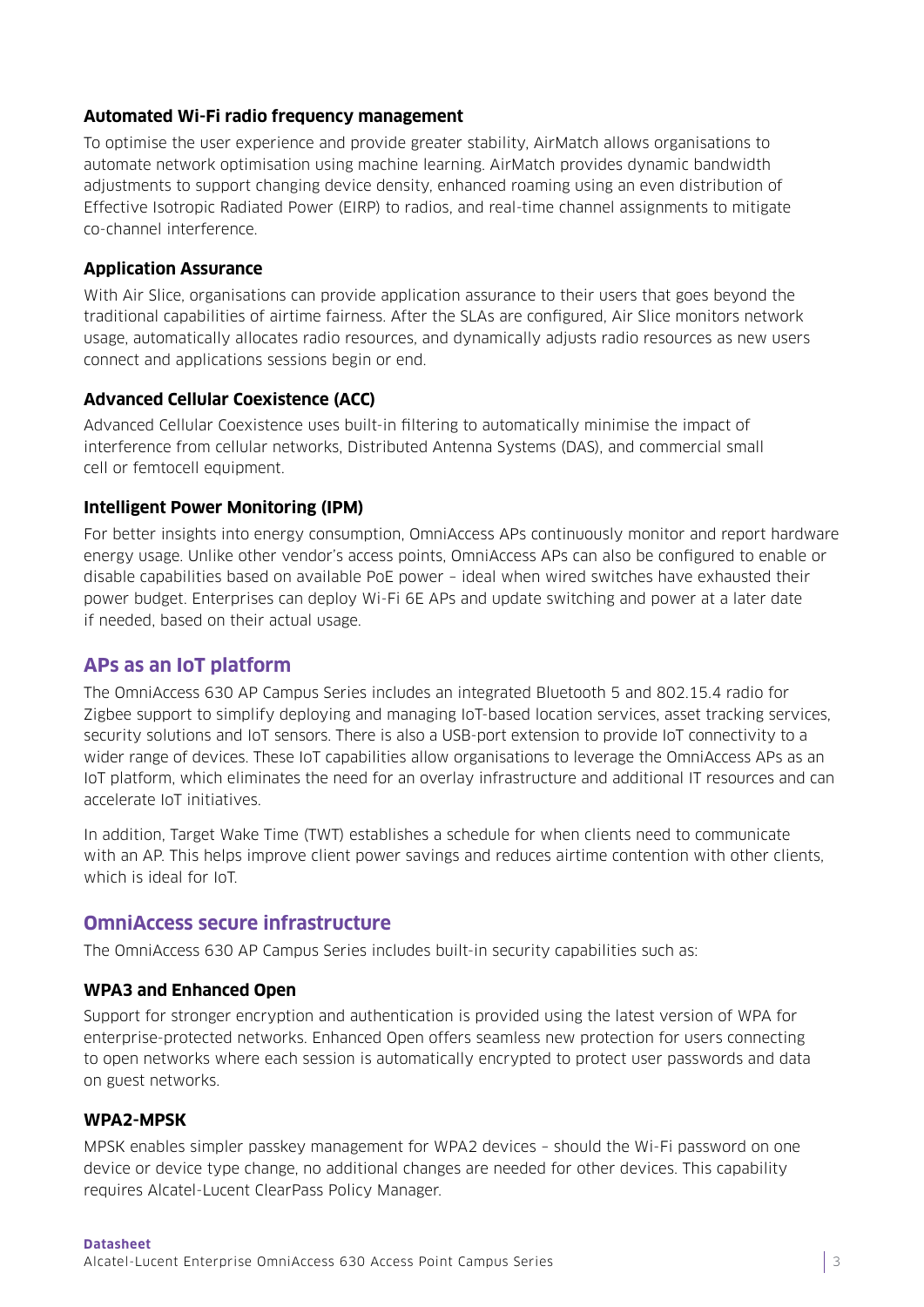## **Simple and secure access**

To improve security and ease-of-management, IT can centrally configure and automatically enforce role-based policies that define proper access privileges for employees, guests, contractors, and other user groups – no matter where users connect on wired and WLANs. Dynamic Segmentation eliminates the time consuming and error-prone task of managing complex and static VLANs, ACLs, and subnets by dynamically assigning policies and keeping traffic secure and separated.

## **Seamless handoffs to cellular**

Built on the technical foundations of Passpoint® and Wi-Fi Calling, Air Pass creates a roaming network across the OmniAccess enterprise customer footprint, extending cellular coverage and enhancing the visitor and subscriber experience to deliver a great experience for your guests while reducing costs and management overhead for DAS.

## **Flexible operation and management**

Our unified APs can operate as standalone access points or with a gateway for greater scalability, security, and manageability. APs can be deployed using zero touch provisioning – without on-site technical expertise – for ease of implementation in branch offices and for remote work.

OmniAccess APs can be managed using cloud-based or on premises solutions for any campus, branch, or remote work environment. As the management and orchestration console for OmniAccess ESP (Edge Services Platform), Aruba Central provides a single pane of glass for overseeing every aspect of wired and wireless LANs, WANs, and VPNs. AI-powered analytics, end-to-end orchestration and automation, and advanced security features are built natively into the solution.

## **Summary**

The ALE OmniAccess 630 AP Campus Series is designed to take advantage of the 6 GHz band using three radios for comprehensive tri-band coverage to meet the growing demands of Wi-Fi due to increased use of video, growth in client and IoT devices, and expanded use of cloud. With a maximum aggregate 3.9 Gbps data rate for higher throughput and faster speeds for indoor use, OmniAccess 630 APs deliver added capacity, wider channels, hitless failover, and less interference between the 5 GHz and 6 GHz bands.

## **Technical specifications**

#### **Hardware variants**

• AP-635: Internal antenna models

#### **Wi-Fi radio specifications**

- AP type: Indoor, tri radio, 2.4 GHz, 5 GHz and 6 GHz (concurrent) 802.11ax 2x2 MIMO
- 2.4 GHz radio: Two spatial stream Single User (SU) MIMO for up to 574 Mbps wireless data rate with 2SS HE40 802.11ax client devices
- 5 GHz radio: Two spatial stream Single User (SU) MIMO for up to 1.2 Gbps wireless data rate with 2SS HE80 802.11ax client devices
- 6 GHz radio: Two spatial stream Single User (SU) MIMO for up to 2.4 Gbps wireless data rate with 2SS HE160 802.11ax client devices
- Un to 512 associated client devices per radio, and up to 16 BSSIDs per radio (limited to 4 for the 6 GHz radio)
- Supported frequency bands (countryspecific restrictions apply):
- ¬ 2.400 to 2.4835 GHz ISM
- ¬ 5.150 to 5.250 GHz U-NII-1
- ¬ 5.250 to 5.350 GHz U-NII-2
- ¬ 5.470 to 5.725 GHz U-NII-2E
- ¬ 5.725 to 5.850 GHz U-NII-3/ISM
- ¬ 5.850 to 5.895 GHz U-NII-4
- ¬ 5.925 to 6.425 GHz U-NII-5
- ¬ 6.425 to 6.525 GHz U-NII-6
- ¬ 6.525 to 6.875 GHz U-NII-7
- ¬ 6.875 to 7.125 GHz U-NII-8
- Available bands and channels: Dependent on configured regulatory domain (country)
- Dynamic frequency selection (DFS) optimises the use of available RF spectrum in the 5 GHz band
- Supported radio technologies: ¬ 802.11b: Direct-sequence spreadspectrum (DSSS)
	- ¬ 802.11a/g/n/ac: Orthogonal frequency-division multiplexing (OFDM)
	- ¬ 802.11ax: Orthogonal frequencydivision multiple access (OFDMA) with up to 8 resource units
- Supported modulation types:
	- ¬ 802.11b: BPSK, QPSK, CCK
	- ¬ 802.11a/g/n: BPSK, QPSK, 16- QAM, 64-QAM and 256-QAM (proprietary extension)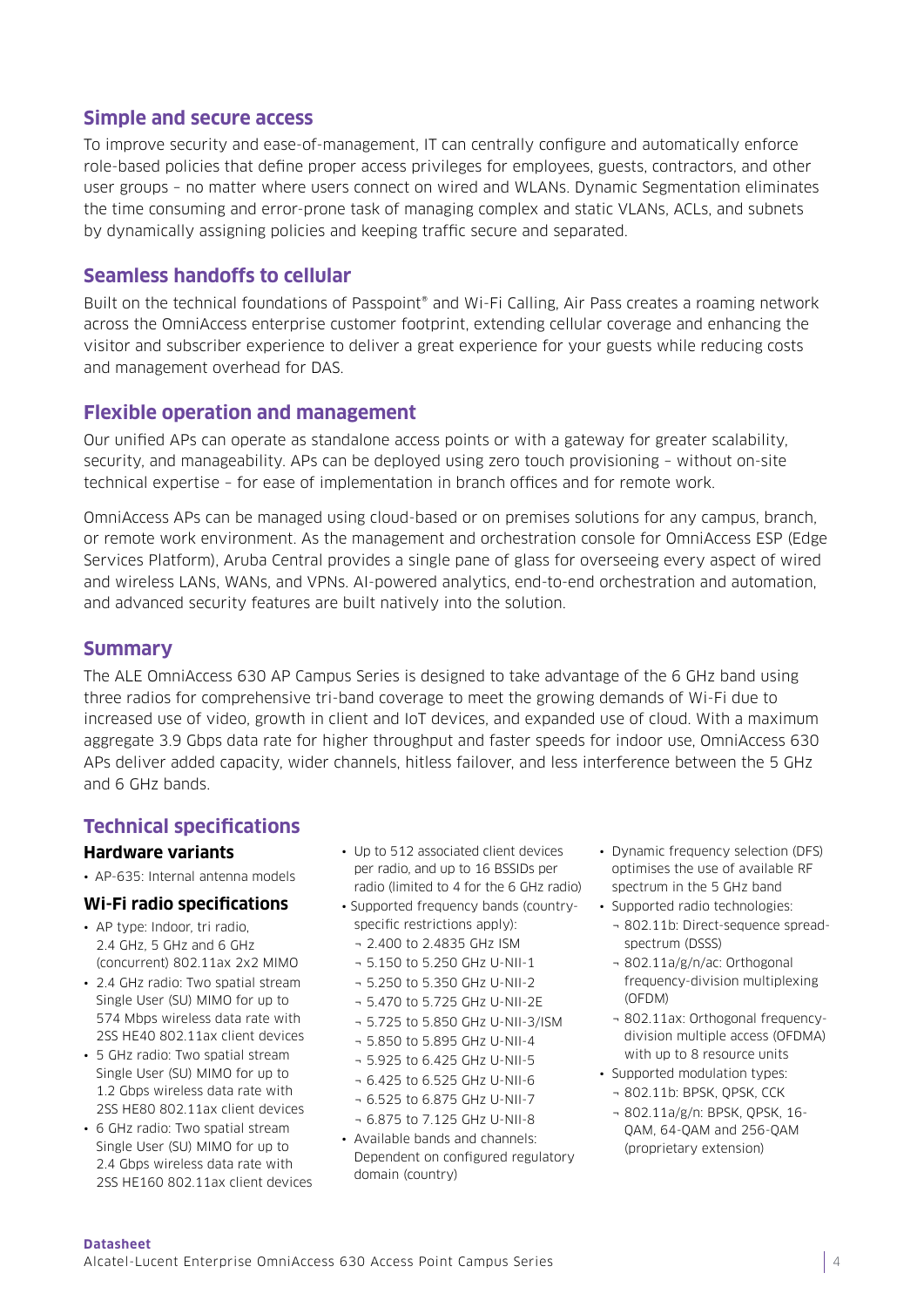- ¬ 802.11ac: BPSK, QPSK, 16-QAM, 64-QAM, 256-QAM and 1024-QAM (proprietary extension)
- ¬ 802.11ax: BPSK, QPSK, 16-QAM, 64-QAM, 256-QAM, 1024-QAM and 4096-QAM (proprietary extension)
- 802.11n high-throughput (HT) support: HT20/40
- 802.11ac very high throughput (VHT) support: VHT20/40/80
- 802.11ax high efficiency (HE) support: HE20/40/80/160
- Supported data rates (Mbps):
	- ¬ 802.11b: 1, 2, 5.5, 11
	- ¬ 802.11a/g: 6, 9, 12, 18, 24, 36, 48, 54
	- ¬ 802.11n: 6.5 to 300 (MCS0 to MCS15, HT20 to HT40), 400 with 256-QAM (proprietary extension)
	- ¬ 802.11ac: 6.5 to 867 (MCS0 to MCS9, NSS = 1 to 2, VHT20 to VHT80); 1,083 with 1024-QAM (MCS10 and MCS11, proprietary extension)
	- ¬ 802.11ax (2.4 GHz): 3.6 to 574 (MCS0 to MCS11, NSS = 1 to 2, HE20 to HE40)
	- ¬ 802.11ax (5 GHz): 3.6 to 1,201 (MCS0 to MCS11, NSS =  $1$  to  $2$ , HE20 to HE80)
	- ¬ 802.11ax (6 GHz): 3.6 to 2,402 (MCS0 to MCS11, NSS = 1 to 2, HE20 to HE160); 2,882 with 4096-QAM (MCS12 and MCS13, proprietary extension)
- 802.11n/ac packet aggregation: A-MPDU, A-MSDU
- Transmit power: Configurable in increments of 0.5 dBm
- Maximum (aggregate, conducted total) transmit power (limited by local regulatory requirements):
	- ¬ Per radio/band (2.4 GHz/5 GHz/ 6 GHz): +21 dBm (18 dBm per chain)

Note: Conducted transmit power levels exclude antenna gain. For total (EIRP) transmit power, add antenna gain.

- Advanced Cellular Coexistence (ACC) minimises the impact of interference from cellular networks
- Ultra Tri-Band (UTB) enables ultimate flexibility in 5 GHz and 6 GHz channel selection without performance degradation\*
- Maximum ratio combining (MRC) for improved receiver performance
- Cyclic delay/shift diversity (CDD/ CSD) for improved downlink RF performance
- Space-time block coding (STBC) for increased range and improved reception
- Low-density parity check (LDPC) for high-efficiency error correction and increased throughput
- Transmit beam-forming (TxBF) for increased signal reliability and range
- 802.11ax Target Wait Time (TWT) to support low-power client devices

#### **Wi-Fi antennas**

- AP-635: Integrated downtilt omnidirectional antennas for 2x2 MIMO with peak antenna gain of 4.6 dBi in 2.4 GHz, 7.0 dBi in 5 GHz and 6.3 dBi in 6 GHz. Built-in antennas are optimised for horizontal ceiling mounted orientation of the AP. The downtilt angle for maximum gain is roughly 30 to 40 degrees.
	- ¬ Combining the patterns of each of the antennas of the MIMO radios, the peak gain of the combined, average pattern is 2.9 dBi in 2.4 GHz, 4.9 dBi in 5 GHz and 4.3 dBi in 6 GHz

#### **Other interfaces and features**

- E0, E1: Two Ethernet wired network ports (RJ-45)
	- ¬ Auto-sensing link speed (100/1000/2500BASE-T) and MDI/ MDX
	- ¬ 2.5 Gbps speed complies with NBase-T and 802.3bz specifications
	- ¬ PoE-PD: 48Vdc (nominal) 802.3at/ bt PoE (class 4 or higher)
	- ¬ 802.3az Energy Efficient Ethernet  $(FFF)$
	- ¬ Link aggregation (LACP) support between both network ports for redundancy and increased capacity
- DC power interface: 12Vdc (nominal, ± 5%), accepts 2.1mm/5.5mm centerpositive circular plug with 9.5mm length
- USB 2.0 host interface (Type A connector)
	- ¬ Capable of sourcing up to 1A/5W to an attached device
- Bluetooth Low Energy (BLE5.0) and Zigbee (802.15.4) radio
	- ¬ BLE: Up to 5 dBm transmit power (class 1) and -100 dBm receive sensitivity (125 kbps)
	- ¬ Zigbee: Up to 5 dBm transmit power and -97 dBm receive sensitivity (250 kbps)
	- ¬ Integrated omnidirectional antenna with roughly 30 to 40 degrees downtilt and peak gain of 3.0 dBi
- Advanced IoT Coexistence (AIC) allows concurrent operation of multiple radios in the 2.4 GHz band
- Built-in Trusted Platform Module (TPM) for enhanced security and anti-counterfeiting
- Visual indicators (four multicolour LEDs): for System (1x) and Radio (3x) status
- Reset button: Factory reset, LED mode control (normal/off)
- Serial console interface (proprietary, micro-B USB physical jack)
- Kensington security slot
- Automatic thermal shutdown and recovery function

#### **Power sources and power consumption**

- The AP supports direct DC power and Power over Ethernet (PoE) on port E0 and/or E1
- When both DC and PoE power sources are available, DC power takes priority over PoE
- When PoE power is supplied to both Ethernet ports, either port can be configured as the active power source
- Inactive/standby PoE power sources can be used to deliver hitless failover
- Power sources are sold separately; see the 630 Series Ordering Guide for details
- When powered by DC or 802.3bt (class 5) PoE, the AP will operate without restrictions
- When powered by 802.3at (class 4) PoE with the IPM feature disabled, the AP will disable the USB port

\* The UTB feature is not supported on the initial AP-635 hardware, and will be phased in after release.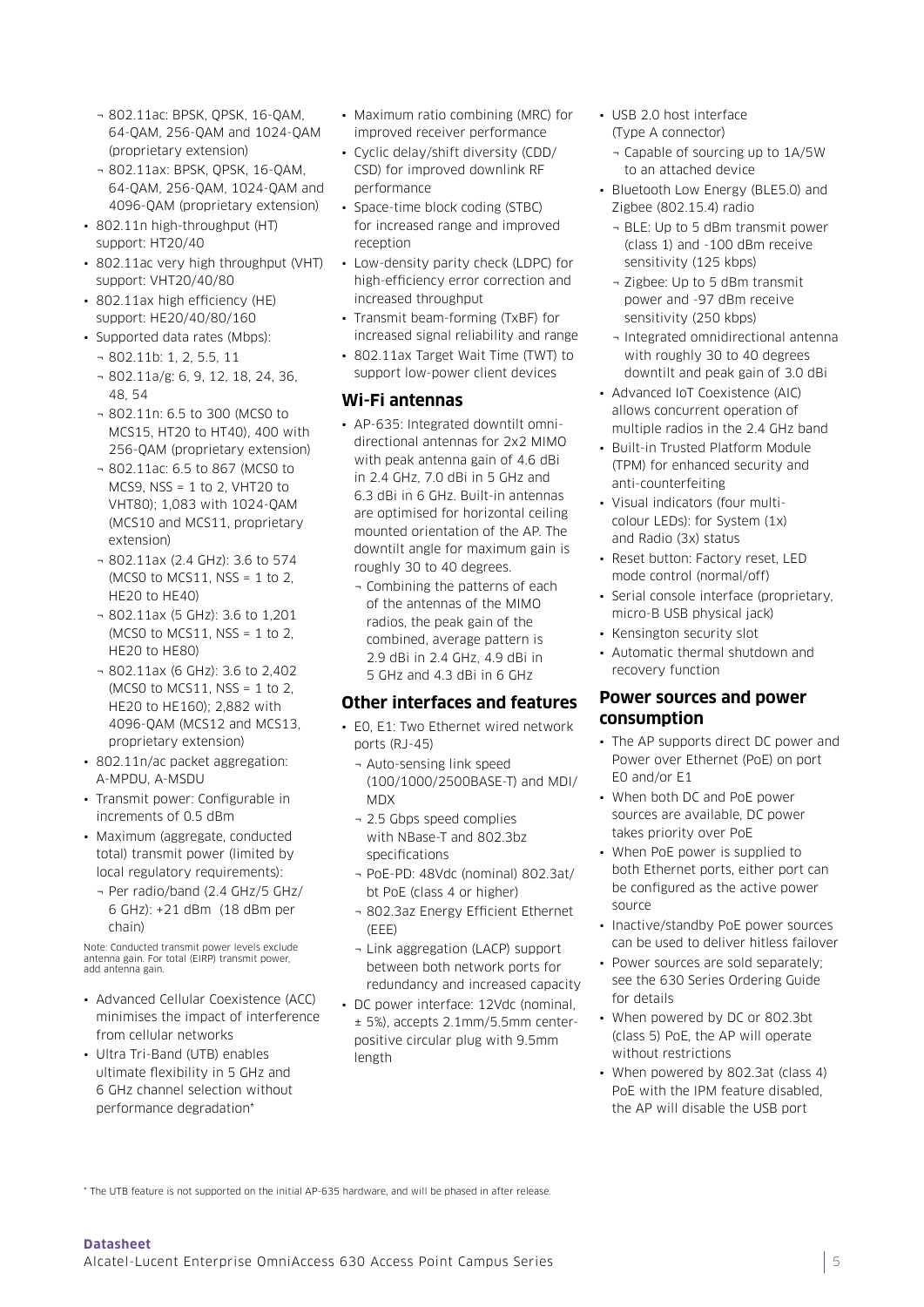- Operating the AP with an 802.3af (class 3 or lower) POE source is not supported
- With IPM enabled, the AP will start up in unrestricted mode but may dynamically apply restrictions depending on the available power budget and actual consumption. The feature restrictions and order in which these get applied are configurable.
- Maximum (worst-case) power consumption (without/with a USB device attached):
	- ¬ DC powered: 20.7W/26.4W
	- ¬ PoE powered: 23.8W/29.4W
	- ¬ This assumes that up to 5W is supplied to the attached USB device
- Maximum (worst-case) power consumption in idle mode: 8.7W/14.2W (DC) or 11.7W/17.2W (PoE)
- Maximum (worst-case) power consumption in deep-sleep mode: 1.1W (DC) or 1.9W (PoE)

#### **Mounting details**

A mounting bracket has been preinstalled on the back of the AP. This bracket is used to secure the AP to any of the mount kits (sold separately); See the OmniAccess 630 AP Campus Series Ordering Guide for details.

#### **Mechanical specifications**

- Dimensions/weight (AP-635; unit without mount bracket):
	- ¬ 220 mm (W) x 220 mm (D) x 51 mm (H)
	- ¬ 1300g
- Dimensions/weight (AP-635; shipping):
	- ¬ 250 mm (W) x 240 mm (D) x 85 mm (H)
	- ¬ 1650g

#### **Environmental specifications**

• Operating conditions

- ¬ Temperature: 0°C to +50°C/+32°F to +122F
- ¬ Relative humidity: 5% to 95%
- ¬ ETS 300 019 class 3.2 environments
- ¬ AP is plenum rated for use in air-handling spaces
- Storage conditions
	- ¬ Temperature: -25°C to +55°C/ +13°F to +131°F
	- ¬ Relative humidity: 10% to 100%
- ¬ ETS 300 019 class 1.2 environments
- Transportation conditions
- ¬ Temperature: -40°C to +70°C/ -40°F to +158°F
- ¬ Relative humidity: up to 95% ¬ ETS 300 019 class 2.3 environments

### **Regulatory compliance**

- FCC/ISED
- CE Marked
- RED Directive 2014/53/EU
- EMC Directive 2014/30/EU
- Low Voltage Directive 2014/35/EU
- UL/IEC/EN 60950
- IEC/EN 62368-1
- EN 60601-1-1, EN60601-1-2

## **Reliability**

• Mean Time Between Failure (MTBF): 520 khrs (59 yrs) at +25°C operating temperature

#### **Regulatory model numbers**

• AP-635 (all models): APIN0635

#### **Certifications**

- UL2043 plenum rating
- Wi-Fi Alliance (WFA)\*:
	- ¬ Wi-Fi CERTIFIED a, b, g, n, ac
	- ¬ Wi-Fi CERTIFIED 6E (ax, 6 GHz)
	- ¬ WPA, WPA2 and WPA3 Enterprise with CNSA option, Personal (SAE), Enhanced Open (OWE)
	- ¬ WMM, WMM-PS, Wi-Fi Vantage, W-Fi Agile Multiband
	- ¬ Wi-Fi Location
	- ¬ Passpoint (release 2)
- Bluetooth SIG\*\*
- Zigbee Alliance
- Ethernet Alliance (PoE, PD device, class  $5$ )\*\*\*

## **Warranty**

Aruba Hardware Limited Lifetime Warranty.

## **Minimum operating system software versions**

ArubaOS and Aruba InstantOS 8.9.0.0

Targeting the fourth quarter of 2021 for WFA certification

\*\* Targeting the third quarter of 2021 for Bluetooth SIG certification \*\*\* Targeting the fourth quarter of 2021 for Ethernet Alliance certification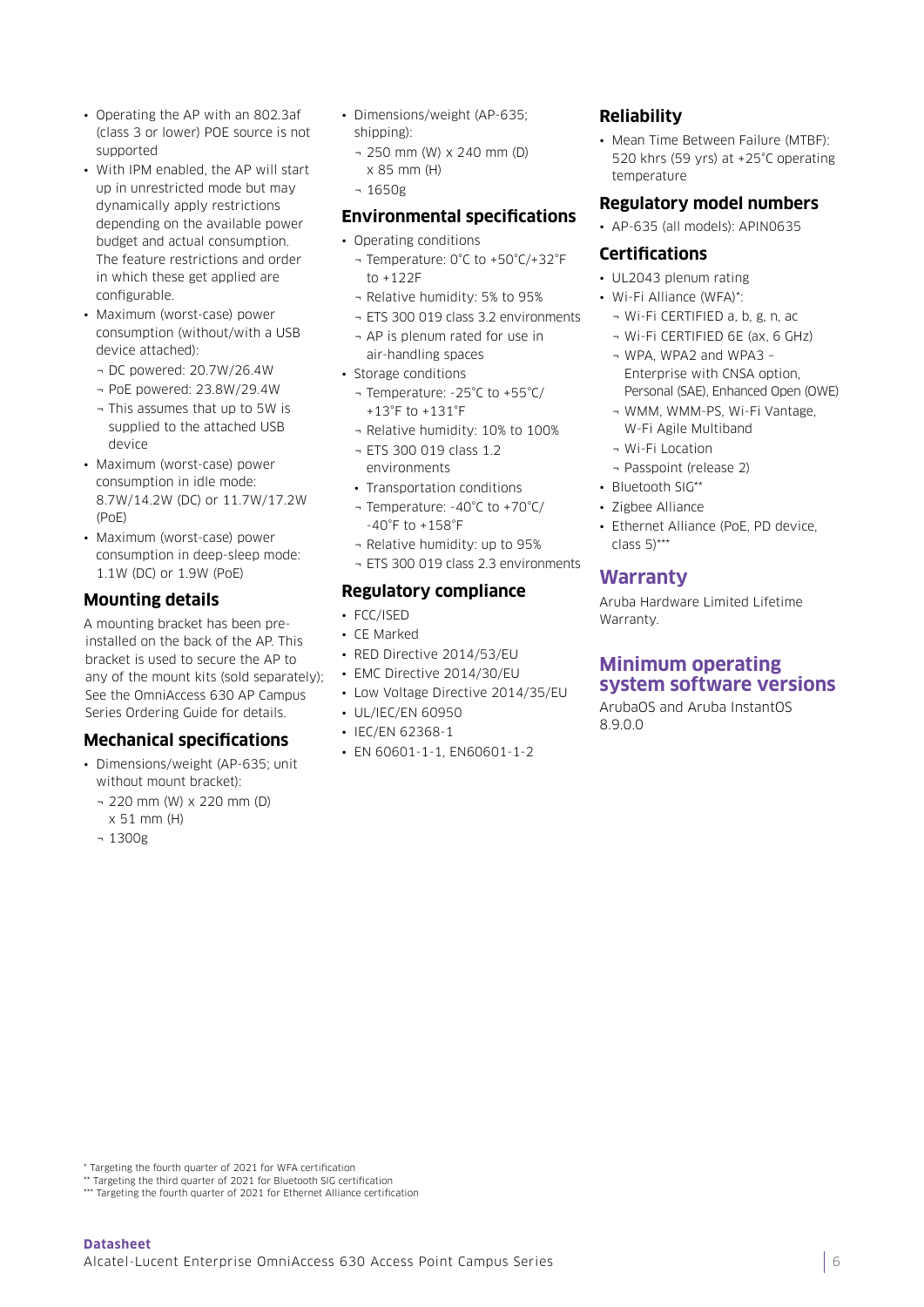# **RF performance table**

| <b>Band, rate</b>                    | Maximum transmit power (dBm)<br>per transmit chain | Receiver sensitivity (dBm) per receive chain |
|--------------------------------------|----------------------------------------------------|----------------------------------------------|
| 2.4 GHz, 802.11b                     |                                                    |                                              |
| 1 Mbps                               | 18.0                                               | $-96.0$                                      |
| 11 Mbps                              | 18.0                                               | $-88.0$                                      |
| 2.4 GHz, 802.11g                     |                                                    |                                              |
| 6 Mbps                               | 18.0                                               | $-92.0$                                      |
| 54 Mbps                              | 16.0                                               | $-74.0$                                      |
| 2.4 GHz, 802.11n HT20                |                                                    |                                              |
| MCS <sub>0</sub>                     | 18.0                                               | $-91.0$                                      |
| MCS7                                 | 16.0                                               | $-73.5$                                      |
| 2.4 GHz, 802.11ax HE20               |                                                    |                                              |
| MCS <sub>0</sub>                     | 18.0                                               | $-91.0$                                      |
| MCS11                                | 14.0                                               | $-61.0$                                      |
| 5 GHz, 802.11a                       |                                                    |                                              |
| 6 Mbps                               | 18.0                                               | $-88.0$                                      |
| 54 Mbps                              | 16.0                                               | $-71.5$                                      |
| 5 GHz, 802.11n HT20/HT40             |                                                    |                                              |
| MCS <sub>0</sub>                     | 18.0/18.0                                          | $-88.0/-85.0$                                |
| MCS7                                 | 15.0/15.0                                          | $-70.0/-67.0$                                |
| 5 GHz, 802.11ac VHT20/VHT40/VHT80    |                                                    |                                              |
| MCSO                                 | 18.0/18.0/18.0                                     | $-88.5/-85.5/-82.5$                          |
| MCS9                                 | 14.0/14.0/14.0                                     | $-64.5/-61.5/-58.5$                          |
| 5 GHz, 802.11ax HE20/HE40/HE80       |                                                    |                                              |
| MCS <sub>0</sub>                     | 18.0/18.0/18.0                                     | $-88.5/-85.5/-82.5$                          |
| MCS11                                | 14.0/14.0/14.0                                     | $-59.0/56.0/-53.0$                           |
| 6 GHz, 802.11ax HE20/HE40/HE80/HE160 |                                                    |                                              |
| MCSO                                 | 18.0/18.0/18.0/18.0                                | $-90.0$ / $-87.0$ / $-84.0$ / $-81.0$        |
| MCS11                                | 14.0/14.0/14.0/14.0                                | $-63.5/-60.5/-57.5/-54.5$                    |
| MCS13                                | 12.0/12.0/12.0/12.0                                | $-56.0/-53.0/-50.0/-47.0$                    |